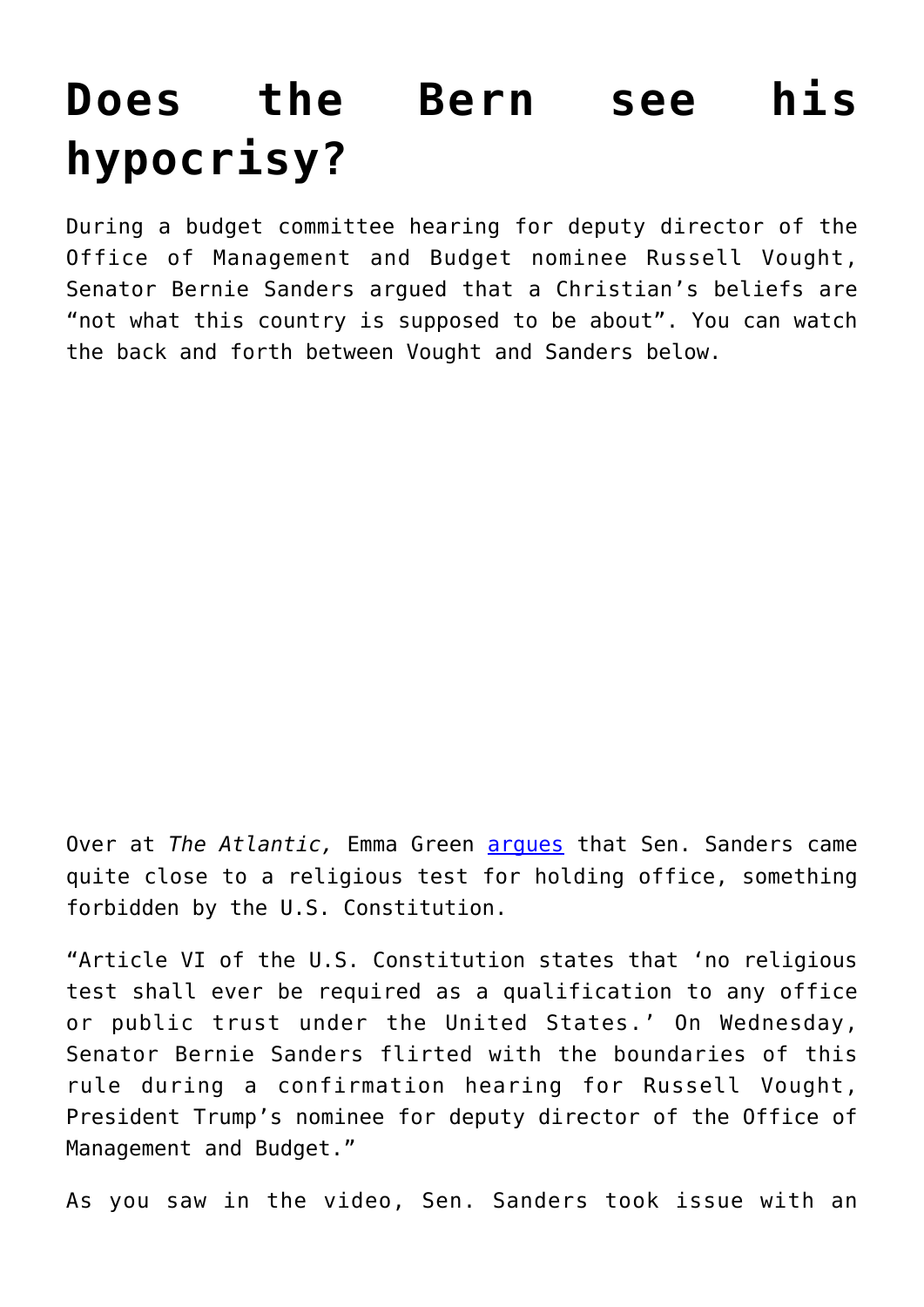article written by Vought for Wheaton College in which he argued that Muslims stand condemned as they reject Jesus Christ as the Son of God. He is, presumably, a devout Christian and his position should surprise no one. When Vought wrote about condemnation, he is speaking about his beliefs about the hereafter, not in current life.

To our post-modern, relativistic sensibilities, condemning anyone because of their views seems quite harsh. There is a bit of irony, though, in secular relativism's ability to condemn people for having firm beliefs. When Sen. Sanders concluded his remarks by stating "I would simply say, Mr. Chairman, that this nominee is really not someone who is what this country is supposed to be about. I will vote no.", did he himself not condemn a man for his beliefs?

Emma Green picks up on this challenge for American society and politics, writing, "As the demands for tolerance become greater, the bounds of acceptance can also become tighter." That is quite an insightful point if you dwell on it for a bit.

The recent cultural battles have been and will continue to be about differing worldviews contending for control of government. Unfortunately, it's not that clear because we are operating under the false belief that 'religion-free' means 'value-free'. If instead of focusing on the word religion, we focus on values (of citizens, government officials, and even corporations) we can have a much easier time understanding what is happening and, therefore, a better opportunity to pursue measures necessary to maintain a free and just society.

We often hear that an individual's religious beliefs should stay out of government, some will go so far as to argue that an elected official voting based on his religious beliefs is a violation of the separation of church and state. But what if we swap out 'religious beliefs' and replace the phrase with the word 'values'? If we demanded that no elected official act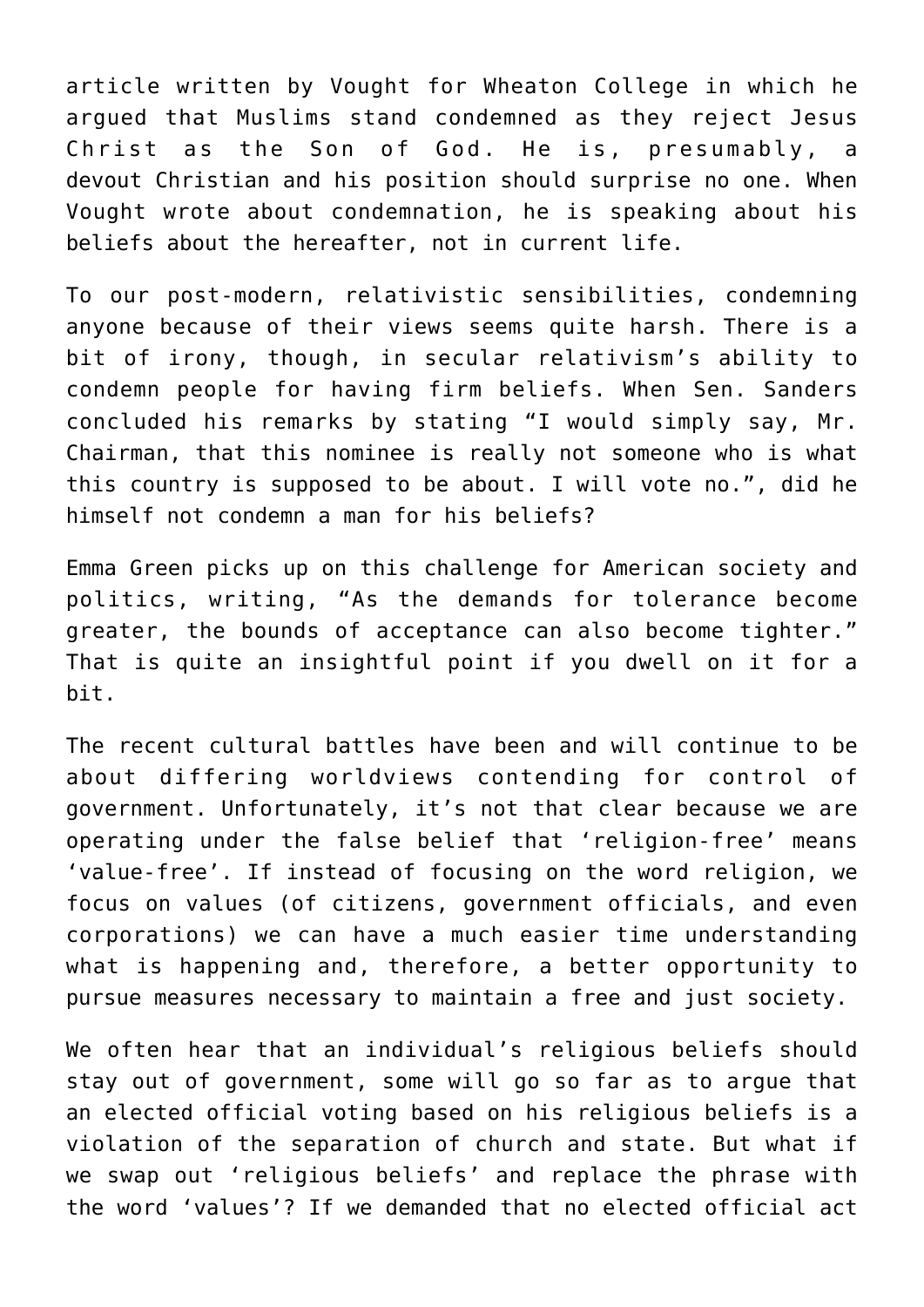on his values, there would be no one in office or even capable of running. In fact, even our government wouldn't exist as both the form of it (constitutional republic) and all its laws and actions are a reflection of values.

Simply put, there is no value-free or value-neutral government.

The very existence of government reflects the values (religious or not) held at the time it was established. We may not agree with the values behind a government or its laws, but that does not mean they do not exist. All elected officials make decisions based on their values, which they presumably expressed to the voters and the voters supported sufficiently to elect that person to office. Those who are agents of the government also carry their values into their work, though they are to understand that their job is to obey and execute the law. Judges, of course, are either elected or appointed. In either case, the judge makes decisions based on a mix of values and legal precedents.

In the case of Vought, Senator Sanders clearly carried his values with him as an elected official when he voted against a man who held contending values.

If we are to remain a truly tolerant country, we need to make peace with the reality that everyone carries their values, just like religious beliefs, into every sphere of their lives. We also need to seriously reconsider certain government policies.

In the name of tolerance and diversity, should a fitness place that practices yoga be forced to hire a Muslim who doesn't believe in yoga? Of course not. Should a religious school be forced to hire individuals who subscribe to a different set of values than those of the school? No. Should a pro-gay marriage organization be forced to hire Muslims and Christians who fundamentally disagree with the mission? Absolutely not.